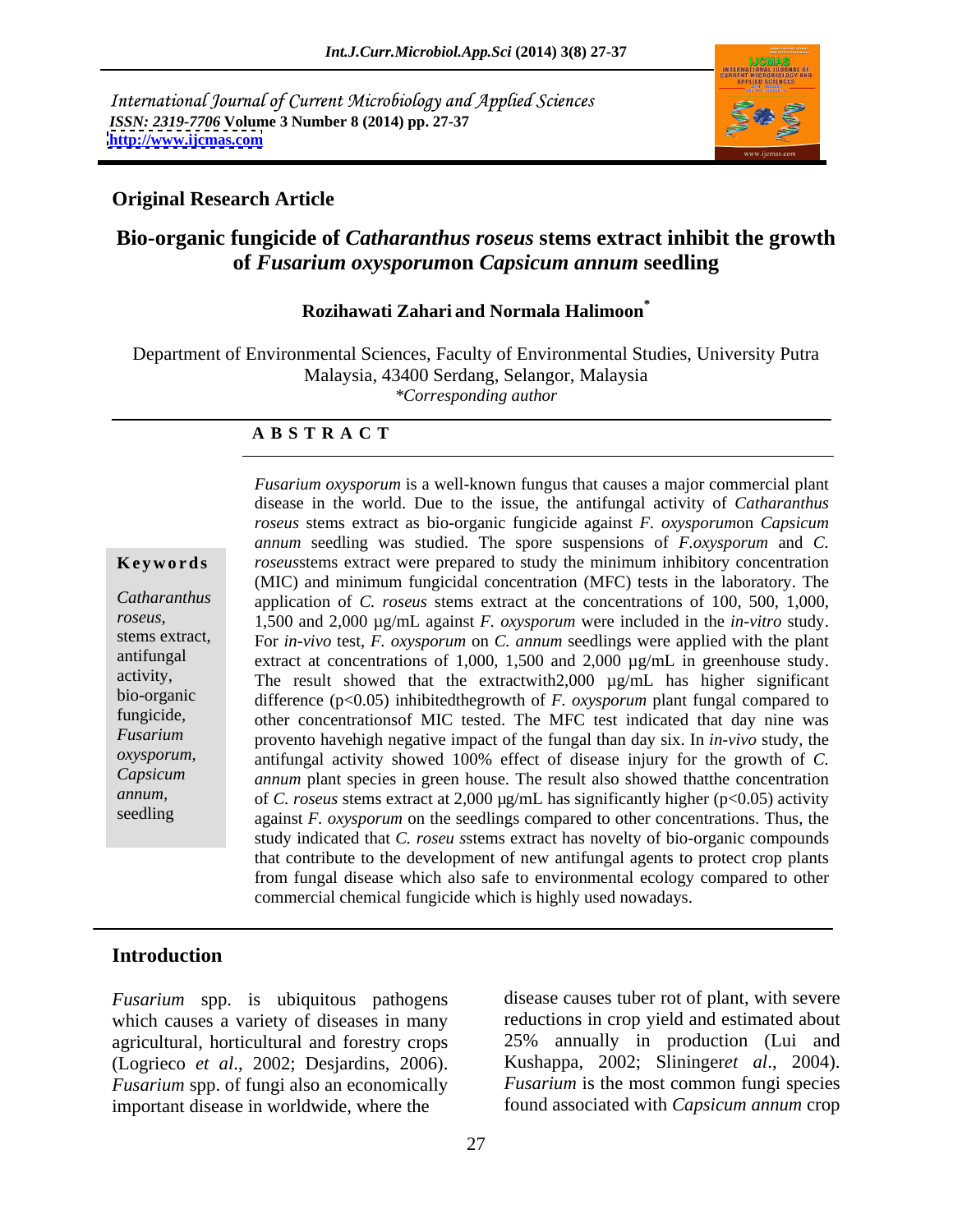Ghaffar, 1994; Ehteshamul-Haque, 2006; Qureshi *et al.*, 2004). The diseases can be

Plant infected with the disease may wilt and environmental pollution (Barnard and die soon after symptoms appear at the seedling stage. In older plants, leaf will downward dropping and vein clearing are often followed by stunting, yellowing of the roots, wilting of leaves and young stems, commercial synthetic chemical of *Fusarium* and *Aspergillus* spp. pathogens Patharajan, 2012) and antifungal

involving cost, pesticide residues, handling hazards and threats to human health and extractalso contains vinblastine and Bullerman, 1988). Numerous years, a growth of plant fungal diseases. However,

disease in Pakistan (Ehteshamul-Haque and Hollomon, 1988). Thus, to solve the described with a significant impact on *C*. contribution high-level risk of toxic residues *annum* production and present a formidable of the products and also increased the challenge of the plant producers. resistance of fungi. In addition, some problem, the higher concentration of chemicals was used which increased the synthetic pesticides also cause environmental pollution (Barnard and Padgitt, 1997).

lower leaves, formation of adventitious alternative is currently needed to replace the defoliation, marginal necrosis of remaining antifungal. Hence, the possible use of leaves, and finally death of the entire plant. natural products such as plant extract might As reported by Agrios (1988), browning of be less damaging to control the pests and vascular tissue is a strong evidence of fungal diseases (Costa *et al*., 2000).Based on *Fusarium* wilt in *C. annum* and causes loss previous study, it indicated that *C. roseus* of post harvest in world crops about more possible as one of the potential plants that than 12% in developing countries (Agrios, can be applied as a natural product. The 1997). Furthermore, it can reduce the shelf plant extract of *C. roseus* has high potential life and market values of food commodities. of varieties medicinal properties such as The infected product also unfit for human antidiabetic (Srivinas*et al*., 2003), anticancer consumption because the undesirable effects (Kar*et al*., 2003; Jaleel *et al*., 2009), on human health. Moreover, a serious health antioxidant (Wei and Shiow, 2001; Abdul *et*  problem caused by the fungi is about 4.5 *al*., 2006), antimicrobial (Prajakta and Jai, billion people in underdeveloped countries 2010), antibacterial (Goyal *et al*., 2008; are exposed to the deleterious effects of Muhammad *et al*., 2009; Balaabirami and (Williams *et al*., 2004). (Balaabirami and Patharajan, 2012). The The chemical pesticides which are highly which present in the plant extract also has used nowadays causes significant drawbacks been used to control fungal of *Phytium* environment ecosystem (Paster and vincristine, which belongs to anti-cancer variety of different synthetic chemicals such (1995).The plant roots also are the important as aromatic hydrocarbons, benzimidazoles components in medicines to control high and sterol biosynthesis inhibitors have been blood pressure and other types of cardio used as antifungal agents to inhibit the vascular maladies, which contain ajmalicine the fungi have developed resistance due to (Tikhomiroff and Jolicoeur, 2002). Due to series of problems against the effective use the potential of *C. roseus* extract as of the chemicals in areas (Brent and antifungal agent, it might be caused by theirFor this reason, a new innovation of bio fungicide with biodegradable commercial synthetic chemical of Patharajan, 2012) and antifungal compound of 2,3-dihydroxybenzoic acid *aphanidermatum* (Moreno *et al*.,1994a). The extractalso contains vinblastine and drugs category as reported by Paulo *et al.* and serpentine compounds in the extract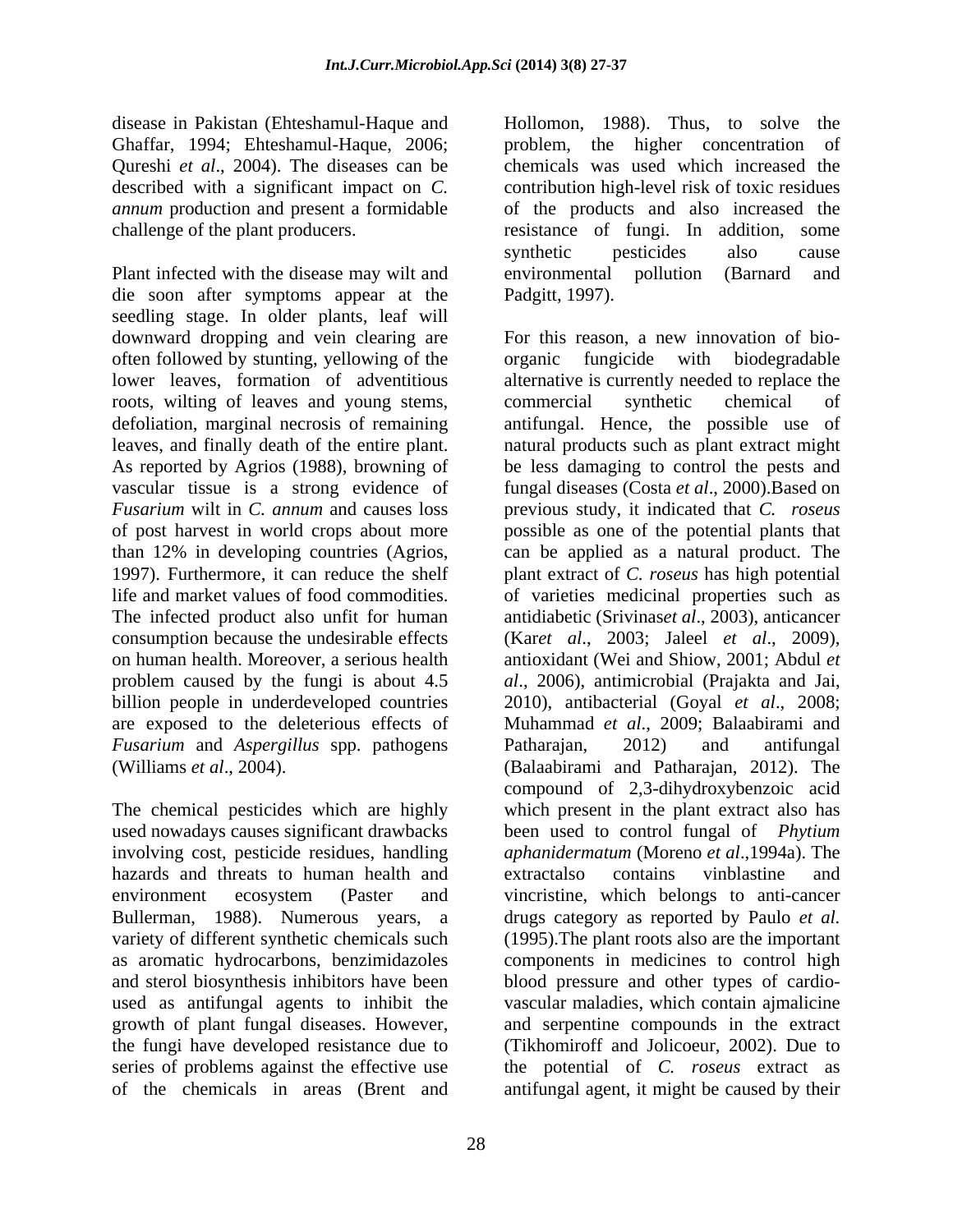biochemical active compounds against *F. oxysporum* of plant fungus. The purpose of **concentration** (MIC) and minimum the study was to test the possibility of *C. roseus* stems extract to inhibit wilt disease caused by *F. oxysporum* on *C. Annum* seedling. The *in vitro* and *in vivo* tests of antifungal activity were also studied to antifungular pathogens was determined using agar<br>dilution method as described by Sharif *et al.* determine the efficiency of *C. roseus* stems<br>extract as antifunoal agent. Medicinal plants (2010). The appropriate concentrations of *C.* extract as antifungal agent. Medicinal plants are possible to be applied as bio-fungicide in agricultural activity based on the presence of bio-organic active compounds in their extract which effectively inhibit the growth of plant fungal disease to plant seedling.

## **Materials and Methods**

fromForest Research Institute Malaysia in the study. The spore suspension was culture from solution. A hemocytometer was used to obtain a homogenous spore suspension of  $1x10<sup>8</sup>$  spores/mL (Sharif et al., suspension of  $1 \times 10^8$  spores/mL (Sharif *et al.*, each treatment and conducted for two times.<br>2010). The suspension was used as

## **Preparation of** *Catharanthus roseus* **stems**

The plant samples of *C. roseus* stems were collected from Peninsular Malaysia. The of samples were cleaned with 1% of sodium samples were air dried at room temperature The DMSO plant extract was used as a stock extractin the study.

### *In-vitro* **study of minimum inhibitory concentration** (**MIC) and minimum fungicidal concentration (MFC) tests**

*Fusarium oxysporum* **culture** The spore suspension of *F. oxysporum* in  $(1 \times 10^8 \text{ spores/mL})$  of each test strain was sterile distilled water was obtained inoculated in the test tubes which contained (FRIM).The ten days old cultures was used of plant extract and incubated for six days at collected and centrifuged to separate the PDB medium without plant extract was  $\frac{8}{1}$  each treatment and conducted for two times. The minimum inhibitory concentration (MIC) of organic extract against fungal pathogens was determined using agar dilution method as described by Sharif *et al*. (2010). The appropriate concentrations of *C. roseus* stems extracts were prepared from stock of DMSO plant extract. The different concentrations of plant extract were prepared by dilution with their respective 5% DMSO and added to potato dextrose broth (PDB) medium to produce the final concentrations of 100, 500, 1,000, 1,500 and 2,000 µg/mL. The final concentration of dimethyl sulfoxide (DMSO) in the assay did not exceed 2%. A 100 µL spore suspension PDB medium with different concentrations 28°C. The control tube which contained inoculated with fungal spore suspension. The tubes were prepared in triplicate for

asporeculturein the study. For the minimum fungicidal concentrations **extract** extract were concentrations of plant extract were extract. free disease and insect pest of plant samples incubation. There were three replicated for were selected for the study. The specimens each concentration and the experiments hypochlorite and distilled water. The without visible growth were observed and then ground to powder. The crude extracts six days of incubation, mycelia dry weight were weighed at400 µg and dissolved in 1.3 was determined. Tubes containing mycelia mL of 100% dimethyl sulfoxide (DMSO). were filtered through Whatman filter paper extractin the study. mycelia were dried at 60ºC for 1 hour. The(MFC) test, the cultures were compared at day six and nineafter incubation. The concentrations of plant extract were range of 100 to 2,000 µg/mL. The MFC test was observed where there was no visible mycelia growth after the period of were conducted twice. The MIC and MFC defined the value, expressed in µg/mL. After no.1 then washed with distilled water. The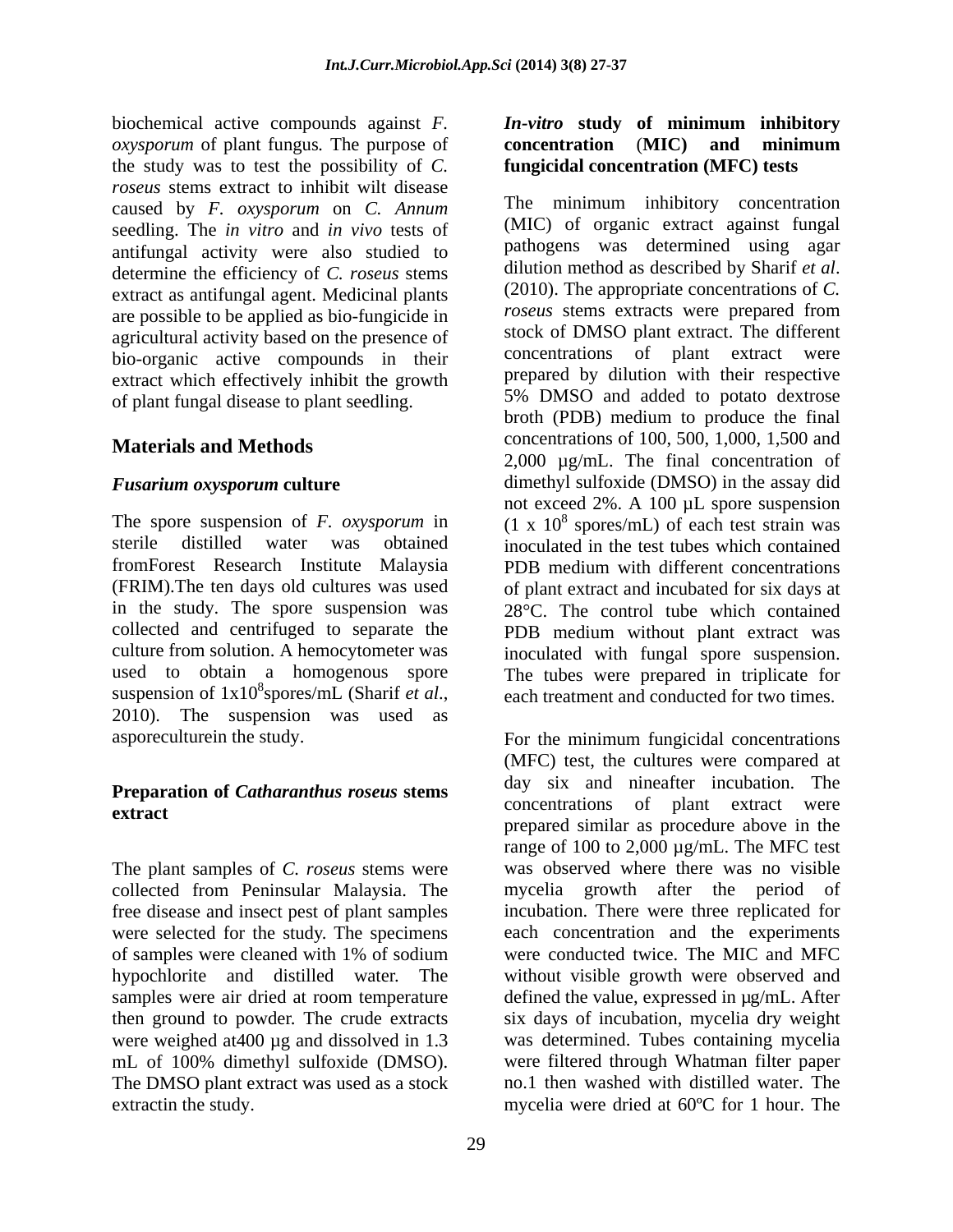filter paper containing dry mycelia was seedlings was modified from Sharif et al. weighed and the mean value was obtained (2010) method. The tested solutions at the

# *In-vivo* **study of pathogenicity test on**

In the*in-vivo* study, the tested of three weeks old of*C. annum* seedlings with possessing an Tween 20 were 0.5% and 0.1%. average of 4 to 5 leaves were kept under the following conditions of greenhouse. The optimum relative humidity was arranged at 73 - 75% and air temperature was around  $31^{\circ}$ C using data logger (Model Skye Lynx suspension  $(1.0x10^{8} \text{sporesmL}^{-1})$  of Deluxe). The required higher light intensity was also maintained. The seedlings were planted in the pot containing the sterilized mixture media (soil: river sand: peat with the ratio of 3:2:1 v/v/v). A total 10 seedlings Tween 20 were  $0.5\%$  and  $0.1\%$ . of each *C. annum* were used in the experiment. A total of 6 mL of fungal spore *oxysporum* were watered onto each pot. For control treatment, the seedlings were watered with water only and without treated with fungal spore. Five replicates of treatment and control on the seedlings were arranged. The percentage of mortality was

# **Effect of** *C. roseus* **stems extract on**

Twenty five of three weeks old of*C. annum* seedlings with healthy plant samples were prepared in the experiment. The seedlings were planted in the pots containing sterilized soil mixture (top soil:sand: peat at the ratio of 3:2: 1 v/v/v). Theywere kept under greenhouse conditions with the relative humidity at 73 - 75% and air temperature around 31ºC using data logger (Model Skye Lynx Deluxe). The required higher light

The preparation of bio-fungicide from the extract plant to control fungal disease on

(Fillipe *et al*., 2011). concentrations of 1,000, 1,500 and 2,000 *Capsicum annum* **seedlings** dilution with water containing surfactant suspension  $(1.0x10^8 \text{ spores/mL})$  of F. suspension only for the second control The spores/mL) of *F*. suspension only for the second control. The also calculated in the study. *annum* seedlings based on the average of **infected** *C. annum* **seedlings** seedlings was modified from Sharif*et al*. (2010) method. The tested solutions at the µg/mL were dissolved in 5% dimethylsulfoxide (DMSO) followed by Tween 20  $(200 \mu g/mL)$ , where the final concentrations of dimethylsulfoxide and Tween 20 were 0.5% and 0.1%, respectively. For the application of different concentrations of plant extract, 5 mL of the solution was watered onto each pot at the same time. Then, 6 mL of fungal spore suspension  $(1.0x10^8 \text{sporesm}L^{-1})$  of  $8<sub>conform</sub> I^{-1}$  of sporesm $L^{-1}$ ) of ) of *F.oxysporum* was watered onto each pot. For controls, the seedlings were watered with dimethylsulfoxide and Tween 20 solutions, where the final concentrations of DMSO and Tween 20 were 0.5% and 0.1%, respectively. On the other hand, the seedlings were watered with fungal spore seedlings were also watered with the tap water in the morning and evening every day. All treatments were conducted in five replicates. The effects of antifungal efficacy of the seedlings on disease were evaluated in between 14 days of observation for *C.*  leave number calculation. The incidence of disease percentage based on wilt host symptoms was also calculated as follows: Disease incidence  $(\%) = [$ (number of wilt seedlings / number of total seedlings)] x 100

### **Data analysis**

intensity was also maintained. mean values were calculated. While, for the The organic extracts were assayed for antifungal activities of MIC and MFC tests in the *in-vitro* study. Five concentrations of plant extract at100, 500, 1,000, 1,500 and 2,000 µg/mL were used in the study. The experiment was run in triplicate, and the *in-vivo* study, the percentage of mortality (%), leaves number and disease infection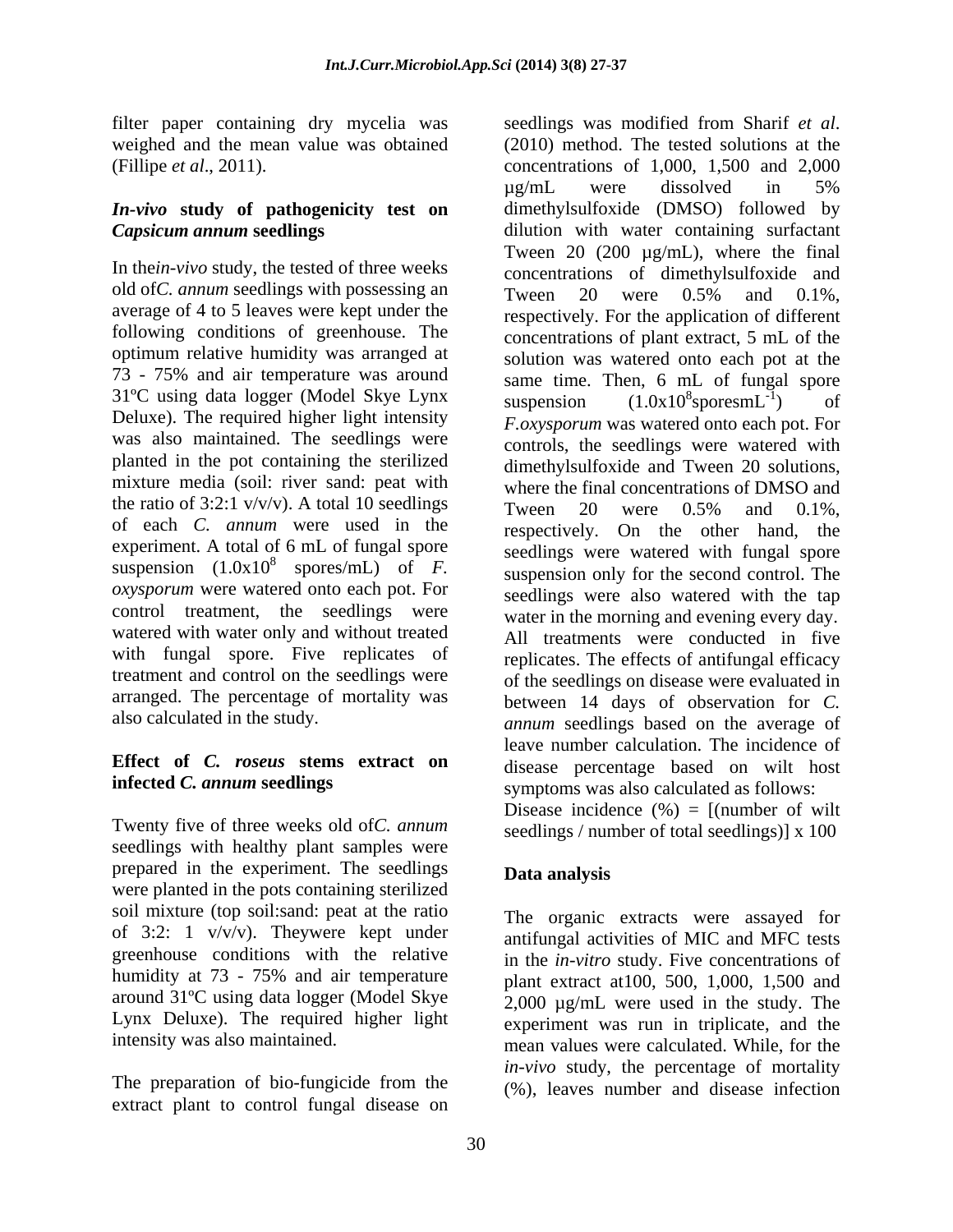percentage of *C. annum* seedlings were observed after treatment application for two *oxysporum* plant fungal when exposed with weeks of observation. There were three the *C. roseus* stems extract. However, concentrations of plant extract at 1,000, comparison between day six and nine of 1,500, 2,000 µg/mL and two controls with five replicates were conducted. Data from indicated the highest negative correlation repeated experiment for the *in-vitro* and *in*-  $(R^2 = -0.99)$  than day six with  $R^2$  values of *vivo* studies were subjected to variance 0.89. analysis (ANOVA) for each concentration the statistical significance at  $p<0.05$  of the of Cestrum nocturnum chloroform extract compare the treatment means in this  $\omega$  obtained against  $\omega$  *E*. *oxysporum*, experiment. Phytophthora capsici, Sclerotinia

According to the results given in Figure 1, *Trichophyton rubrum* were displayed at the there were significant data  $(p<0.05)$  concentration of 312  $\mu$ g/mL (Fillipeet al., obtained in term of their treatment. The MIC 2011). Thus, the MIC and MFC values of tested of *C. roseus* stems extract at 2,000 plant extracts to control fungal growth might µg/mL concentration showed significantly be depended on the resistance of the fungal (p<0.05) more effective against *F. oxysporum,* followed by 1,500, 1,000, 500 and 100 µg/mLwith the value of 90, 173, *In-vivo* **study of infected** *Capsicum annum* 300 and 390 µg, respectively. The seedling seedlings mortality with 2,000  $\mu$ g/mL of plant extractresulted no fungal growth after six days of observation The mortality of *C. annum* seedlings were compared to other concentrations. While, for 100% occurred at day 14 after applied with the minimal fungicidal concentration (MFC) *F. oxysporum* fungal, but no mortality tested at nine days of treatment resulted presented for the control (Figure 3). more significantly  $(p<0.05)$  effective at 2,000 µg/mL concentration of plant extract the seedlings mortality was caused by the against *F. oxysporum* than 1,500, 1,000, 500 fungal activity with early dead at day 8 after and 100  $\mu$ g/mL concentrations with the fungal application. The high mortality of *C*. valuesof 61, 150, 210 and 280 µg, respectively (Figure 2). For the control seedlings, the fungalwas well growth in the attacked the plant hosts. This statement MIC and MFC tested. The correlation proved by Elizabeth (2008), the infected tree analysis between the yield (µg) of *F. oxysporum* incidence and the final out from the vascular tissue into the bark concentration of plant extract in MIC and and finally the tree become die. The fungal MFC treatments at day 6 revealed a negative infected at various range of host plants correlation with  $R^2$  values of - 0.99 and - including vascular wilt, yellow, root rot or 0.89, respectively. The results provedthat the

31

negative impact occurred to the *F.*  MFC treatment indicated that day nine values of - 0.89.

using SPSS programme and computed for Based on the previous study, theMIC result results. Tukey's range test was also used to showed thathigh antifungal activities were **Results and Discussion** with the concentrations ranged from 500 to *In-vitro* **study of MIC and MFC tests** the MIC and MFC values of *Cymbopogon* of *Cestrum nocturnum* chloroform extract obtained against *F. oxysporum, Phytophthora capsici, Sclerotinia sclerotiorum* and *Colletotrichum capsici* 1,000 µg/mL (Sharif *et al*., 2010). However, *winterianus* essential oil against concentration of <sup>312</sup> µg/mL (Fillipe*et al*., 2011). Thus, the MIC and MFC values of species.

# **seedlings mortality**

According to the observation in the study, *annum* seedlings infected with *F. oxysporum* showed that the fungal has aggressively will defoliate or wilt due to the fungal grows damping-off (Shilpi*et al*., 2011).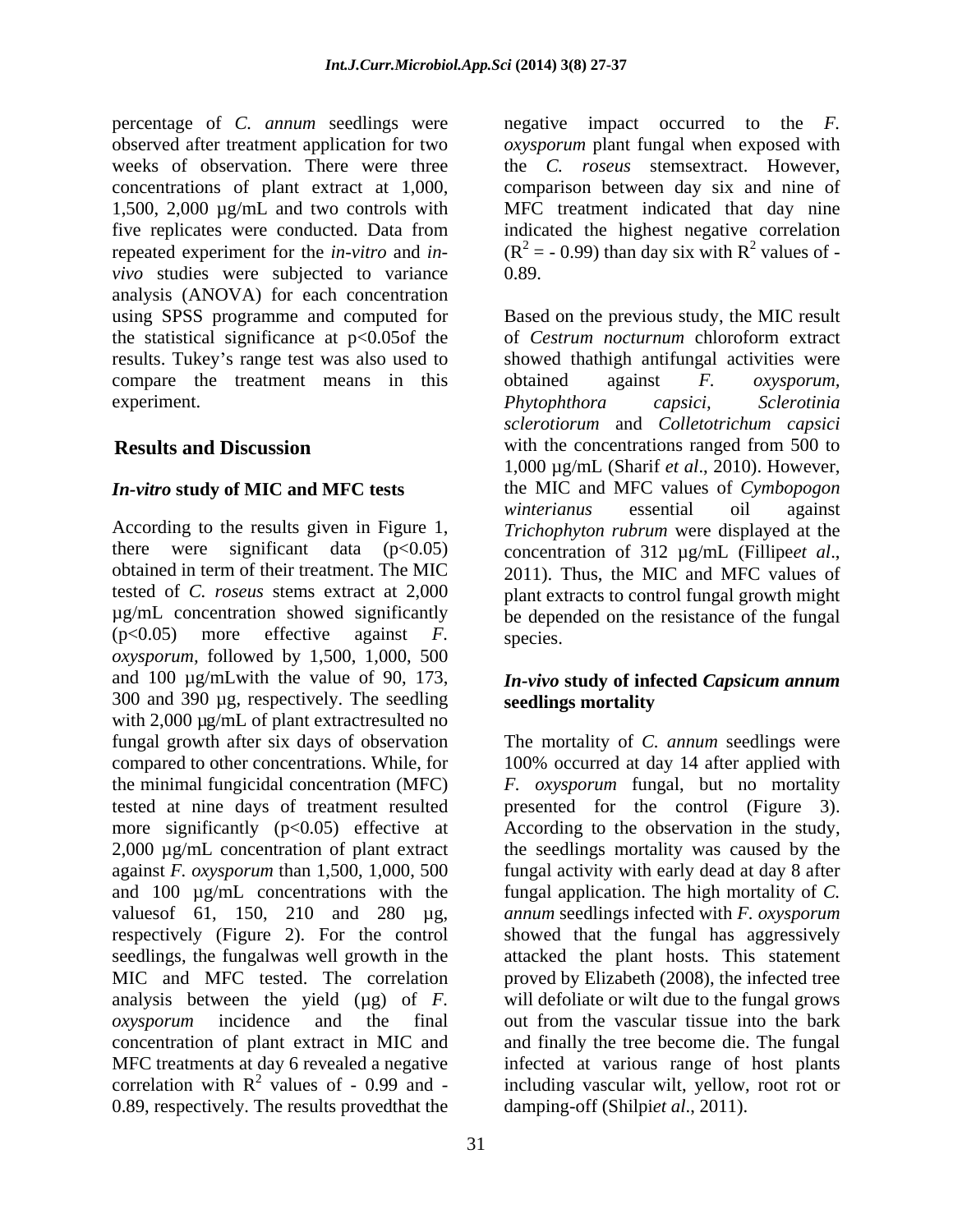



**Figure.2** Correlation between the different concentration of *C. roseus* extract and fungal growth of the minimum fungicidal concentration (MFC) at six and nine days of observation

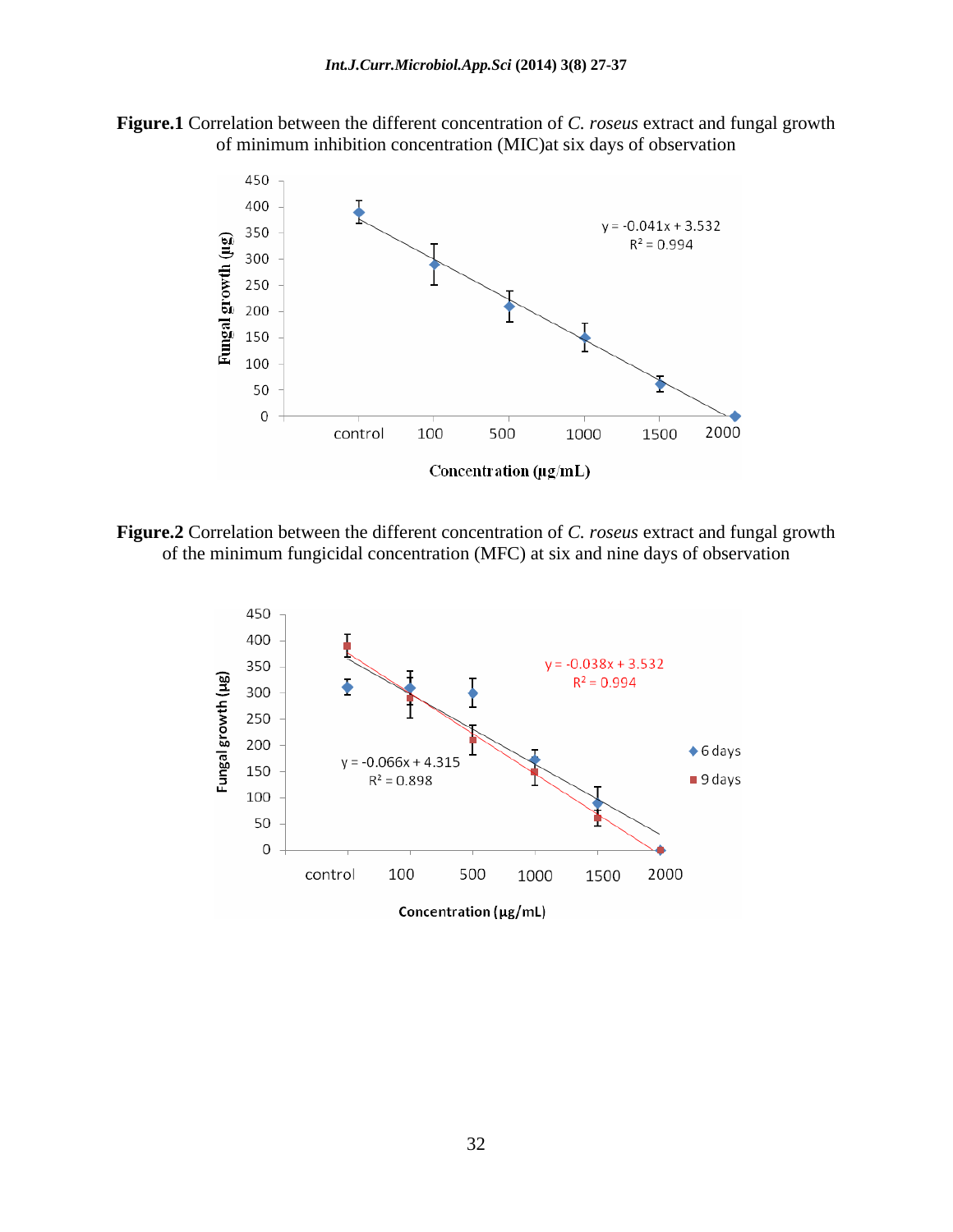

**Figure.3** The mortality of *C. annum* seedlings with treated by *F. oxysporum*

**Figure.4** The leaves number of *C. annum* seedlings treatedwith *C. roseus* extract against *F. oxysporum* for 14 days of observation. Note: The means showed significantdifference at p<0.05 level by Tukey HSD

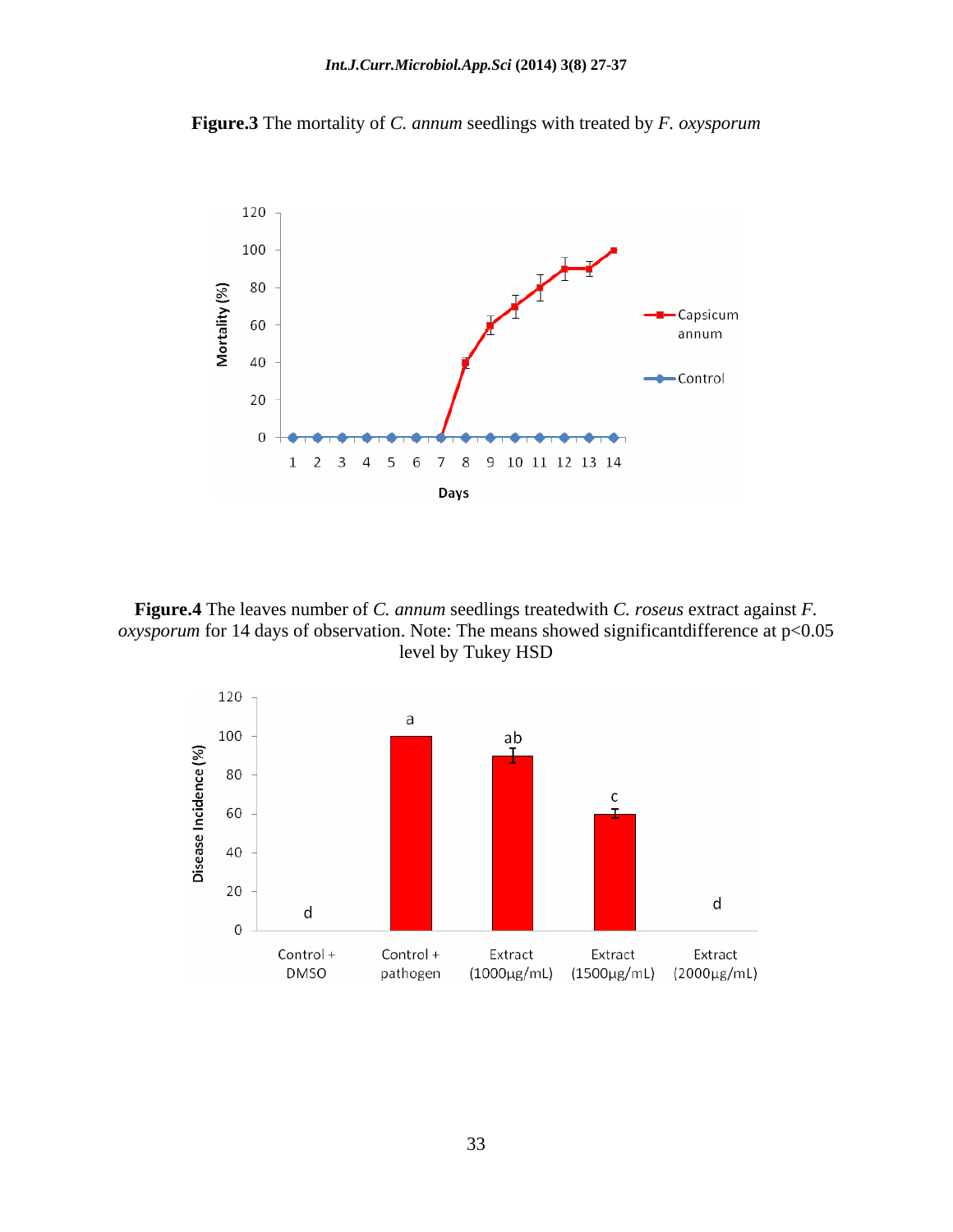**Figure.5** Disease incidence percentage of *C. roseus* extract effect against *F. oxysporum* of *C. annum* seedlings at 14 days of observation.Note: The means were significantly difference at p<0.05 level by Tukey HSD



## **Leaves number of treated** *Capsicum*

The *C*. *roseus* extract at concentration of yellowing of leaves and finally, it was 2,000 µg/mL showed significantly dieback on one side of the tree(Elizabeth, (p<0.05) high effectiveness against *F. oxysporum* compared to 1,500 and 1,000 µg/mL with the high leaves number of *C.*  **Disease incidence percentage of treated** *annum* seedlings as shown in Figure 4*.* The average number of leaves of seedling while for  $1,500$  and  $1,000 \mu$ g/mL have 4 possibility loss of leaves in the study percentage than  $1,000 \text{ µg/mL}$ caused by the infection of roots seedlings. The reason proved by Booth (1971), which with fungal infection. Indeed, the have isolated fungal from roots of percentages of wilt seedlings were 60% Angsana trees followed by observed for 1,500  $\mu$ g/mL concentration and 0% for

*annum* **seedlings** borers at advanced stages. Beside that, the infection of stems are invaded by pin hole typical symptoms of infection are 1994).

# *Capsicum annum* **Seedlings**

at the concentration of 2,000 µg/mL was7, The efficacy of *C. roseus* stems extract in and 0 leaves number, respectively. For the *Annum* seedlings is shown in Figure 5. controls involved, the number of leaves of There were significant  $(p<0.05)$  results seedling treated with DMSO plant extract presented in term of controlled and treated was 7 and the seedling applied with fungal of infection *C. annum* seedlings.The was 0 leave number. Furthermore, the incidence of infection *C. annum* seedlings control with DMSO solventwithout plant treated by *C. roseus* stems extract at 1,500 extract and fungal application exhibited no  $\qquad$  and  $\qquad2,000$   $\mu$ g/mL concentrations and negative effect on the growth of *C. annum* controlled seedlings with DMSO solvent seedlings in the experiment. The showed significantly (p<0.05) lower reducing the incidence of infected *C.*  showed significantly (p<0.05) lower percentage than 1,000 µg/mL concentration and controlled seedlings with fungal infection. Indeed, the percentages of wilt seedlings were 60% for 1,500 µg/mL concentration and 0% for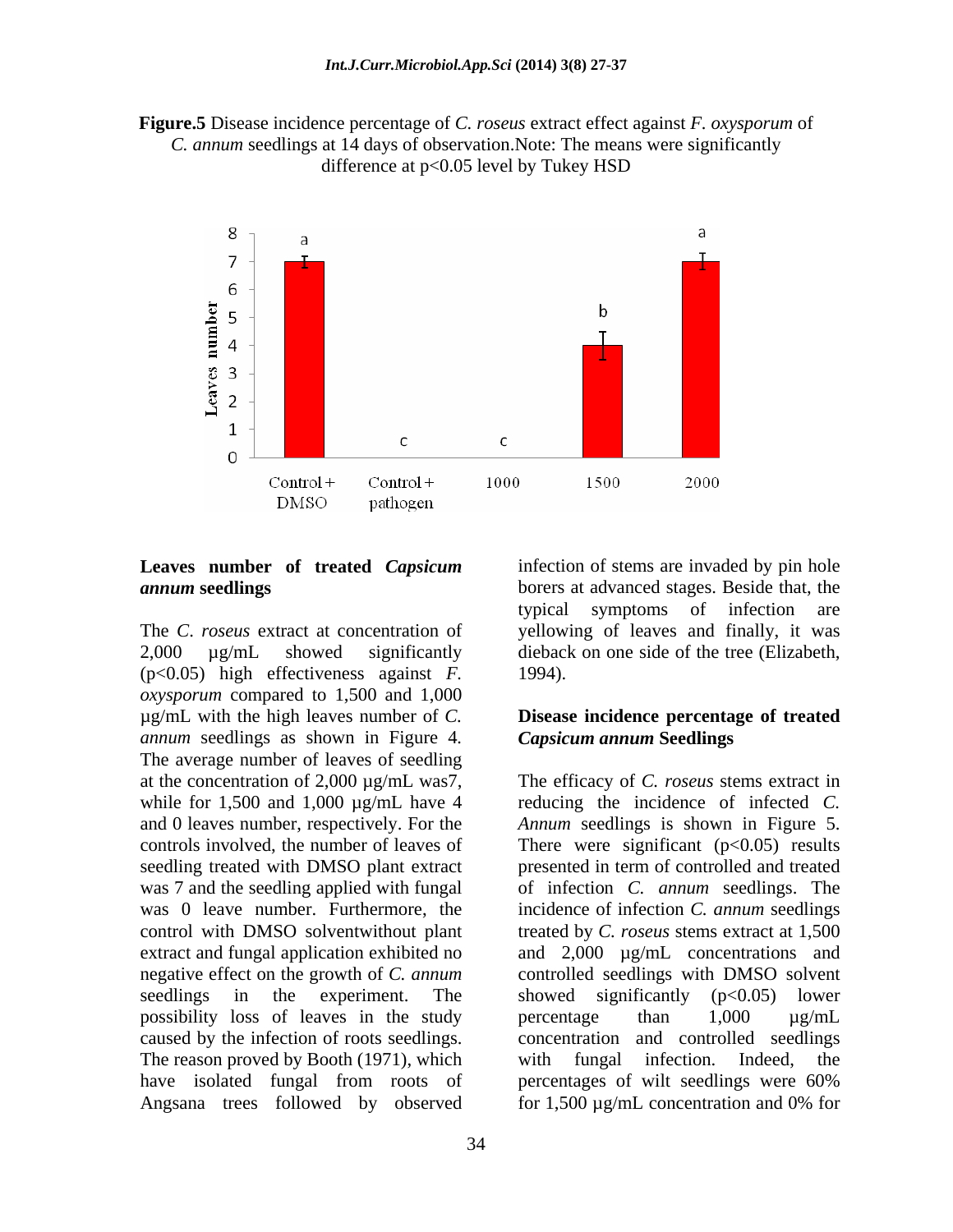the concentration of 2,000 µg/mL, forest plantation which finally will respectively, after 14 days of treatment. decreased their production. Besides that, The result showed that the infected this bio-product is also safe to apply to the seedlings applied with 2,000  $\mu$ g/mL *C*. environment. *roseus* stems extract exhibited high effectiveness to control the growth of plant fungal disease. Based on the previous study, many researchers stated that certain The authors would like to thank to Forest plant extracts and their constituents are Research Institute Malaysia (FRIM) for found to have antifungal properties. For the fungal culture provided in this study. example, mono and sesquiterpene The authors also sincerely thankUniversiti hydrocarbons and their oxygenated Putra Malaysia for the financial assistance derivatives are the major components of through the Research University Grant essential oil of plant origin and it has enormous potential with strongly inhibited the growth of microbial pathogens References (Cakir*et al*., 2004). Other studies demonstrated that phenolic acids such as caffeic (Ravn *et al*., 1989), ferullic, cinnamic (Fernandez *et al.*, 1998), and<br>salicylic acids (Tawata *et al.* 1996) antioxidant metabolism and ajmalicine salicylic acids (Tawata *et al*., 1996) presented in the plants also have antifungal activities.

The study can be concluded that  $2,000$  Academy  $803$ . µg/mL of *C. roseus* stems extract showed highly significant  $(p<0.05)$  effectiveness of concentration inhabited the growth of *F. ox*y*sporum* on the *C. annum* seedlings, respectively. It would also be interesting to study the effects of organic extracts of *C. roseus* against other important fungal for developing new antifungal agents to control serious fungal diseases of plant, animal and human beings. The use of Pharmacy and Pharmaceutical organic extracts of *C. roseus* from stems part could be an alternative to replace Barnard, M. and Padgitt, M. 1997. Pesticide synthetic fungicides whichare use and its measurement, International commercially used in agro industries sector. Thus, further investigations on screening and developing of novelty selective bio-fungicide compounds should be highly focused in the treatment of many<br>microbial phytopathogens that causes Booth, C. 1971. The genus microbial phytopathogens that causes destruction of crop plant, such as vegetable, ornamental plants and also

environment.

### **Acknowledgement**

Scheme (RUGS).

## **References**

- Abdul J, C., Gopi, R., AlaguLakshmanan, G.M., and Panneerselvam, R. 2006. Triadimefon induced changes in the antioxidant metabolism and ajmalicine production in *Catharanthusroseus* (L.) G. Don. Plant Science. 171: 271–276.
- Agrios, G.N. 1988. Plant Pathology, 3rd. ed. Academic Press, Inc.: New York. Pp. 803.
- Agrios, G.N. 1997. Significance of plant diseases in: Plant Pathology, fourth ed., Academic Press, San Diego. Pp.  $25 - 37.$
- Balaabirami, S., and Patharajan, S. 2012.*In vitro* antimicrobial and antifungal activity of *Catharnthusroseus*leaves extract against important pathogenic organisms. International Journal of Pharmacy and Pharmaceutical Sciences. 4(3):487-490*.*
- Journal Pest Control 39: 161 164.
- Brent, K.J., and Hollomon, D.W. 1988. Fungicide resistance: The assessment of risk, FRAC, Global Crop Protection Federation, Brussels. Pp. 1 - 48.
- Booth, C. 1971. The genus Fusarium.Commonwealth Mycological Institute Publication.237 pp.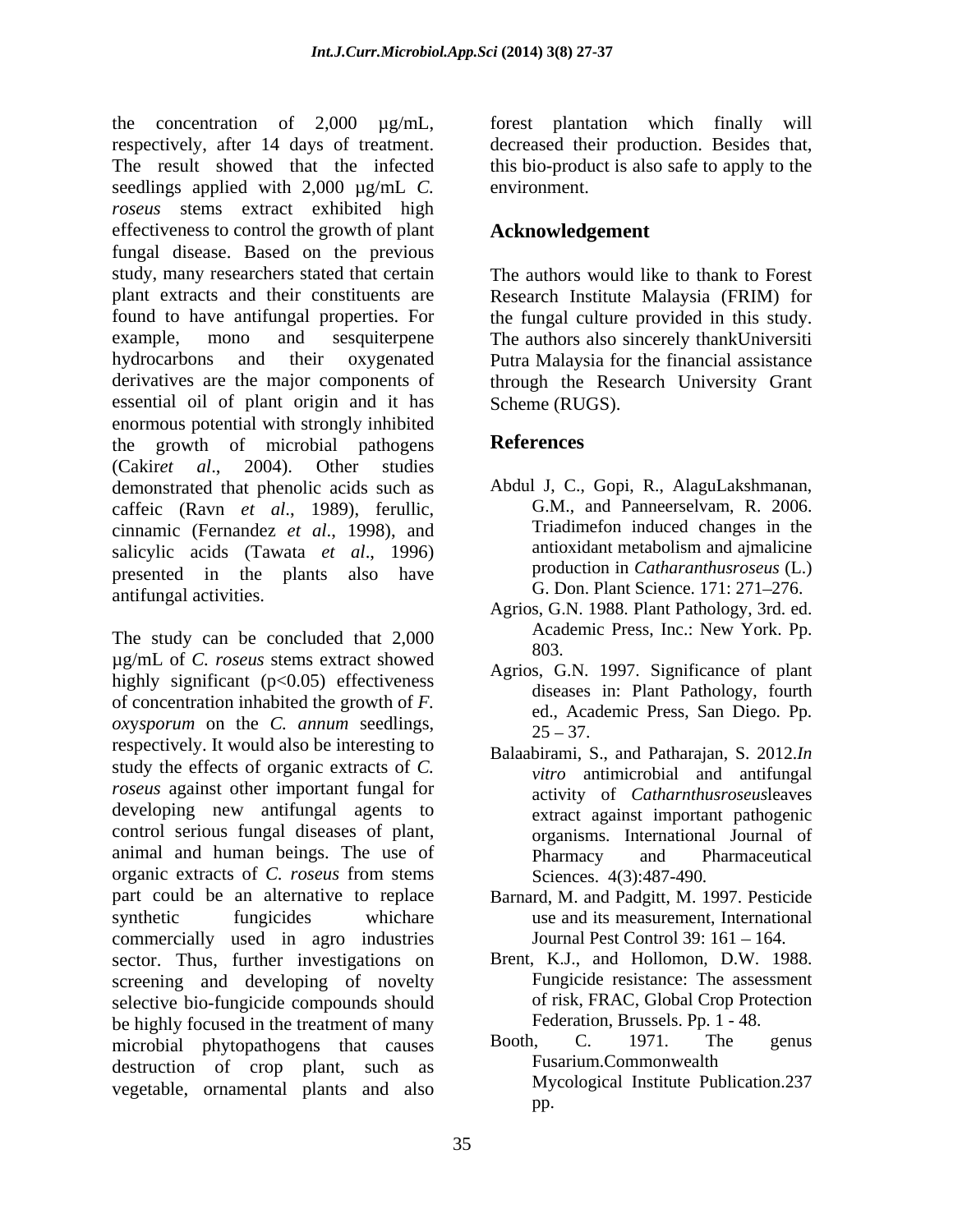Cakir, A., Kordali, S., Zengin, H., Izumi, S. and Hirata, T. 2004. Composition and antifungal activity of essential oils *Hypericumhyssopifolium*and *Hypericumheterophyllum.* Microbiology. 42: 233 – 242.

- Costa, T.R., Orionalda, F.L.F., Santos, S.C., Cecilia, M.A.O., LuCiano, M.L.,
- Desjardins, A.E. 2006.*Fusarium*: chemistry,
- Ehteshamul-Haque, S., and Ghaffar, A.
- Ehteshamul-Hque, S. 2006.Utilization of producing bacteria in the control of University of Karachi, Karachi-75270.
- Elizabeth, P. 1994. A note on in vitro

of Tropical Forest Science.7(2): 332 -

- Mimosa (*Albiziajulibrissin).*Virginia
- 
- Fillipe, D.O.P., Paulo, A.W., Fernando, 188-191.

isolated from the CymbopogonwinterianusJowitt Ex Inhibition and Morphological Alterations of *Trichophytonrubrum* Induced by Essential oil from *Cymbopogonwinterianus*Jowitt Ex Bor. Brazilian Journal of

- *Flav.Frag.Journal.19:* 62 68. Goyal P, Khanna A, Chauhan A, Chauhan Pedro, H.F., Paula, J.R., Ferreira, *Catharanthusroseus* for potential H.N.S. and Maria, R.R.S. 2000. antibacterial activity. Int J Green Antifungal activity of volatile Pharm. 2:176-81. G., and Kaushik P. 2008. *In vitro* evaluation of crude extracts of *Catharanthusroseus* for potential Pharm. 2:176-81.
- constituents of *Eugenia dysenterica* Jaleel, C.A., Gopi, R., and Paneerselvam, R. leaf oil, Journal Ethnopharmacol. 72: 2009. Alterations in non-enzymatic 111-117. antioxidant components of genetics and biology. St. Paul, MN USA: APS Press. 268 pp.  $\qquad \qquad$  Pseudomonas fluorescens. Plant antioxidant components of Catharanthus*roseus*exposed to paclobutrazol, gibberellic acid and Pseudomonas fluorescens. Plant OmicsJ. 2: 30-40.
- 1994.New records of root infecting Kar, A., Choudhary, B.K. and fungi from Pakistan.Pak. J. Phytopath. 6: 50-57. plant growth promoting and nodule medicinal plants in alloxan diabetic Kar, A., Choudhary, B.K. and Bandyopadhyay, N.G. 2003.Comparative evaluation of hypoglycemic activity of some Indian rats, J. Ethnopharm. 84: 105-108.
- root knot nematodes and root infecting Logrieco, A., Mule, G., Moretti, A., and fungi. HEC.Project.FinalResearch Report.Department of Botany, *Fusariumspecies* and mycotoxins Pakistan. Europe. Eur. J. Plant Pathol. 108: 597- Bottalico, A. 2002. Toxigenic *Fusarium*species and mycotoxins associated with maize ear rot in 609.
- screening of fungicides on Lui, L.H., and Kushalappa, A.C. *Fusariumsolani*and 2002.Response Surface models to *Fusariumoxysporumisolated* from predict potato tuber infection by *F*. *Pterocarpusindicus*(Angsana). Journal 335. The subset of the system of the system of the system of the system of the system of the system of the system of the system of the system of the system of the system of the system of the system of the system of the sys Elizabeth, B., 2008. Fusariumwilt of temperature.Int. J. Food Microbiol. 76: Lui, L.H., and Kushalappa, A.C. predict potato tuber infection by *F. sambucinum*from duration of wetness and temperature, and dry rot lesion expansion from storage time and 19-25.
- cooperative extension. Pp. 1-4. Moreno, P.R.H., Van der Heijden R., and Fernandez, M.A., Saenz, M.T. and Garcia, Verpoorte R. 1994a. Elicitor-mediated M.D. 1998. Anti inflammatory activity induction of isochorismate synthase in rats and mice of phenolic acids and accumulation of 2,3isolated from <sup>S</sup>*crophulariafrutescens*. Journal of Pharma Pharmacology 50: 1183-6. and shoot cultures. Plant Cell Rep.14: and accumulation of 2,3 dihydroxybenzoic acid in *Catharanthusroseus*cell suspension 188-191.
	- A.C.V., Rita, B.D.L. Fredecio, B.D.S. and Edeltrudes, D.O.L. 2011. Growth Tanveer,A., and Baqir,S.N. 2009.Muhammad, L.R., Muhammad, N.,